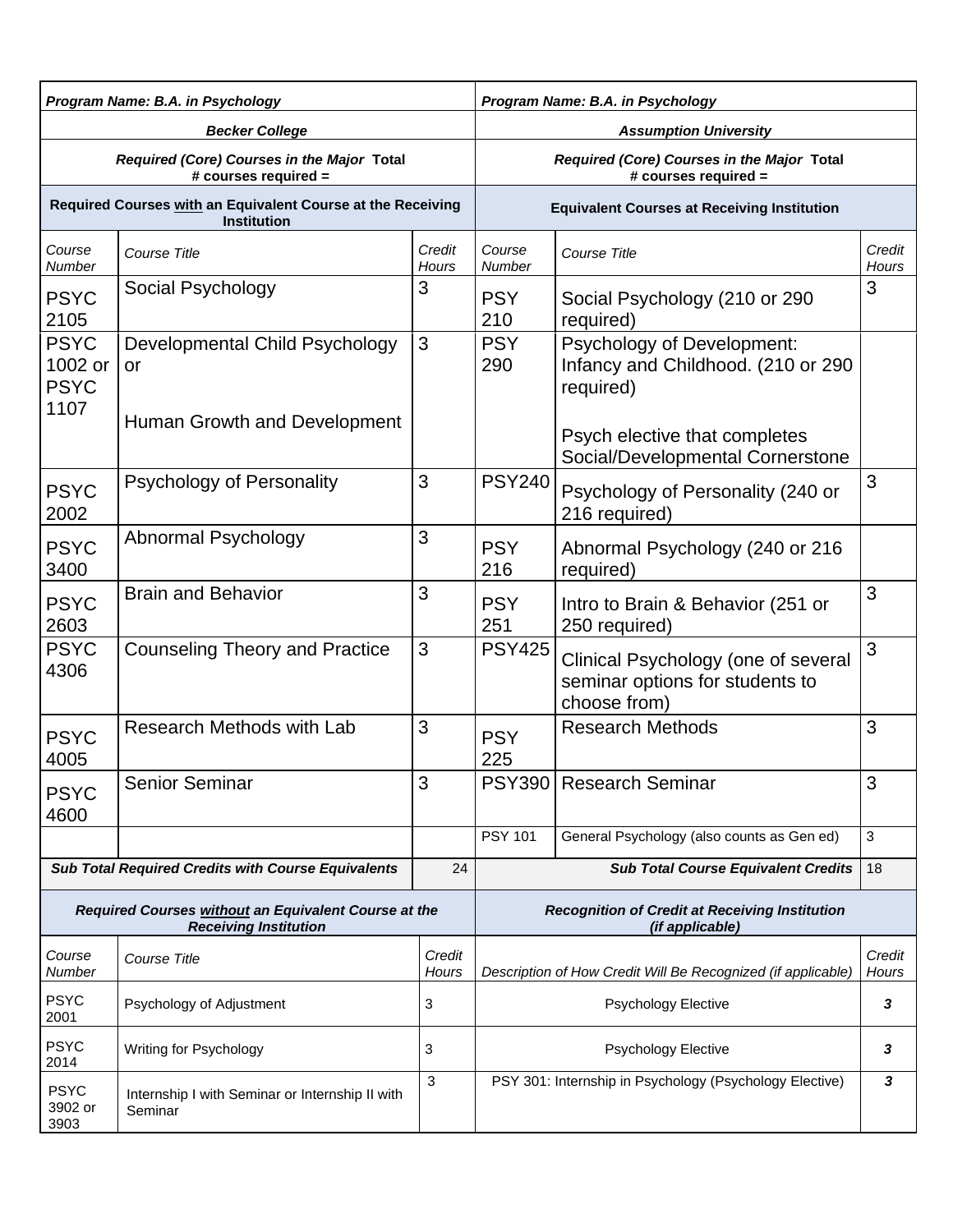| <b>PSYC</b><br>2107                                                                                                  | <b>Experimental Psychology</b>                             | 3  | Psychology Elective                                                                      |                                                                                       |                                                     | 3 |                 |
|----------------------------------------------------------------------------------------------------------------------|------------------------------------------------------------|----|------------------------------------------------------------------------------------------|---------------------------------------------------------------------------------------|-----------------------------------------------------|---|-----------------|
|                                                                                                                      |                                                            |    |                                                                                          |                                                                                       |                                                     |   |                 |
|                                                                                                                      | Sub Total Required Credits without Course Equivalents   12 |    |                                                                                          | <b>Sub Total Recognized Non-Equivalent Course Credits</b>                             |                                                     |   | 12              |
|                                                                                                                      |                                                            |    |                                                                                          | Additional Required Courses at the Receiving Institution                              |                                                     |   |                 |
|                                                                                                                      |                                                            |    | Course<br>Number                                                                         | Course Title                                                                          |                                                     |   | Credit<br>Hours |
|                                                                                                                      |                                                            |    | <b>PSY 224</b>                                                                           | <b>Statistics</b><br>(not required if PSYC 4005 and PSYC 4600<br>have been completed) |                                                     |   | 3               |
|                                                                                                                      |                                                            |    | <b>PSY 252</b><br>or PSY<br>253                                                          | Cognitive Psychology (equivalent to Becker's<br>PSYC 3100) or Psychology of Learning  |                                                     |   | 3               |
|                                                                                                                      |                                                            |    |                                                                                          |                                                                                       |                                                     |   |                 |
|                                                                                                                      |                                                            |    |                                                                                          |                                                                                       |                                                     |   |                 |
|                                                                                                                      |                                                            |    |                                                                                          |                                                                                       |                                                     |   |                 |
|                                                                                                                      |                                                            |    |                                                                                          |                                                                                       | <b>Sub Total Additional Required Course Credits</b> |   | $\mathbf{3}$    |
| <b>Elective Courses (Total # courses required = <math>\overline{0}</math>)</b> (attach list of<br>choices if needed) |                                                            |    | Elective Courses (Total # courses required = $3$ ) (attach list of<br>choices if needed) |                                                                                       |                                                     |   |                 |
| Open Electives                                                                                                       |                                                            | 36 | <b>PSY 212</b>                                                                           |                                                                                       | Sports<br>Psychology                                | 3 |                 |
| <b>Psychology Electives</b>                                                                                          |                                                            | 6  | <b>PSY217</b>                                                                            |                                                                                       | Psychology of<br>Women                              | 3 |                 |
|                                                                                                                      |                                                            |    | <b>PSY218</b>                                                                            |                                                                                       | Cultural<br>Psychology                              | 3 |                 |
|                                                                                                                      |                                                            |    | <b>PSY281</b>                                                                            |                                                                                       | Psychology of<br>Adolescence &<br>Maturity          | 3 |                 |
|                                                                                                                      |                                                            |    | See attached for<br>remaining list of<br>electives                                       |                                                                                       |                                                     |   |                 |
| <b>Sub Total Elective Credits</b>                                                                                    |                                                            | 42 | <b>Sub Total Elective Credits</b>                                                        |                                                                                       |                                                     |   |                 |

## **200-level Electives**

- PSY 212 Sports Psychology
- PSY 217 Psychology of Women
- PSY 218 Cultural Psychology
- PSY 220 Interpersonal Communication
- PSY 281 Psychology of Adolescence and Maturity
- PSY 283 Introduction to Autism Spectrum Disorder
- PSY 285 Women's Studies I: Images
- PSY 286 Organization & Industrial Psychology
- PSY 295 Psychology of Deviance
- PSY 296 Forensic Psychology
- PSY 385 Women of the World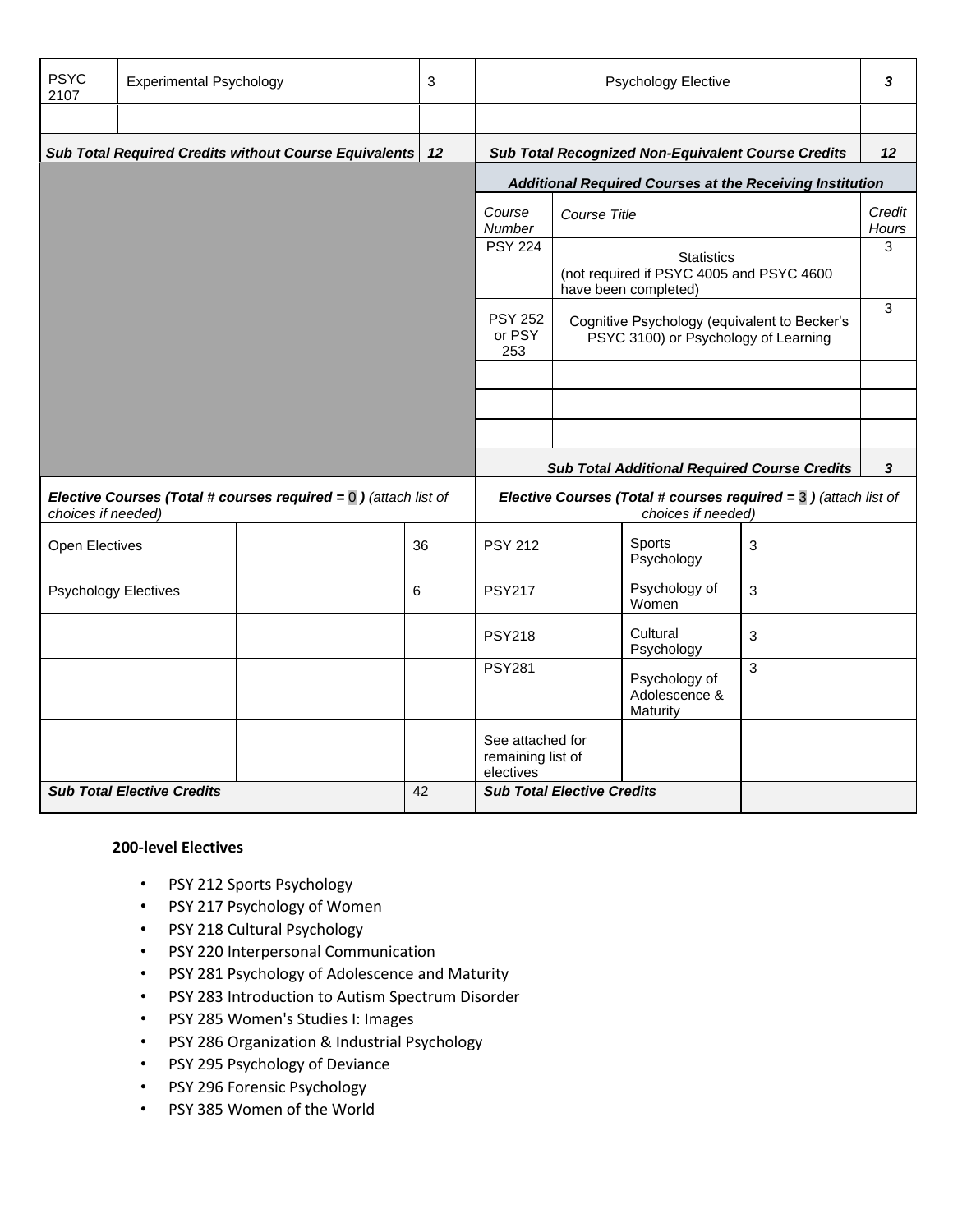## **300+-level Electives**

- PSY 301 Internship in Psychology
- PSY 330 Positive Psychology
- PSY 335 Motivation and Emotion
- PSY 386 Psychology of Aging
- PSY 392 Raising Happy & Successful Children
- PSY 399 Independent Study
- ABA 340 Applied Behavior Analysis: Skill Acquisition
- ABA 350 Applied Behavior Analysis: Evidence-based Interventions
- Any 400 level Seminar Course

| <b>Distribution of General Education Requirements</b><br>Attach List of General Education Offerings (Course<br>Numbers, Titles, and Credits) | # of<br>Gen Ed<br>Credits | <b>Distribution of General Education</b><br><b>Requirements</b><br><b>Attach List of General Education</b><br>Offerings (Course Numbers, Titles, and<br>Credits) | # of Gen Ed Credits |
|----------------------------------------------------------------------------------------------------------------------------------------------|---------------------------|------------------------------------------------------------------------------------------------------------------------------------------------------------------|---------------------|
| CORE-1001/CORE-1500 Managing<br><b>Transitions</b>                                                                                           | 3                         | Person and Society 3                                                                                                                                             | 3                   |
| <b>CORE-ENGL Composition and Agile Mindset</b><br>(English 1001)                                                                             | $\overline{3}$            | Core Seminar: ENG130 English<br>Composition                                                                                                                      | 3                   |
| CORE 3100 Developing an Entrepreneurial<br>Mindset                                                                                           | 3                         |                                                                                                                                                                  |                     |
| ENGL 1003 Writing about Literature                                                                                                           | 3                         | Core Seminar: LTE 140 Introduction to<br>Literature                                                                                                              | 3                   |
| <b>HUMN Humanities Elective</b>                                                                                                              | 3                         | <b>Great Conversation 1: Second Literature</b>                                                                                                                   | 3                   |
| Lab Science Elective                                                                                                                         | $\overline{4}$            | Scientific and Quantitative Reasoning 1                                                                                                                          | 4                   |
| <b>Science Elective</b>                                                                                                                      | 3                         | Scientific and Quantitative Reasoning 2                                                                                                                          | 3                   |
| Social Science Elective                                                                                                                      | 3                         | Person and Society 1                                                                                                                                             | 3                   |
| Social Science Elective                                                                                                                      | 3                         | Person and Society 2                                                                                                                                             | 3                   |
| PHIL1300 Informal Logic and Critical<br>Thinking                                                                                             | 3                         | Great Conversation 2: 3rd PHI<br>PHI 210 Logic                                                                                                                   | 3                   |
| MATH 3305 Linear Algebra                                                                                                                     | 3                         | Scientific and Quantitative Reasoning 3:<br>MAT 203 Linear Algebra                                                                                               | 3                   |
| Pre-Calculus or Calculus II                                                                                                                  | 3                         | MAT 114 or MAT 118                                                                                                                                               | 3                   |
| MATH 2400 (counted above)                                                                                                                    | $\mathbf{0}$              |                                                                                                                                                                  |                     |
| <b>Sub Total General Education Credits</b>                                                                                                   | 37                        | <b>Sub Total General Education Credits</b>                                                                                                                       | 34                  |
| <b>Curriculum Summary</b>                                                                                                                    |                           | <b>Curriculum Summary</b>                                                                                                                                        |                     |
| Total credit hours required for degree                                                                                                       | 121                       | Total credit hours required for degree                                                                                                                           | 120                 |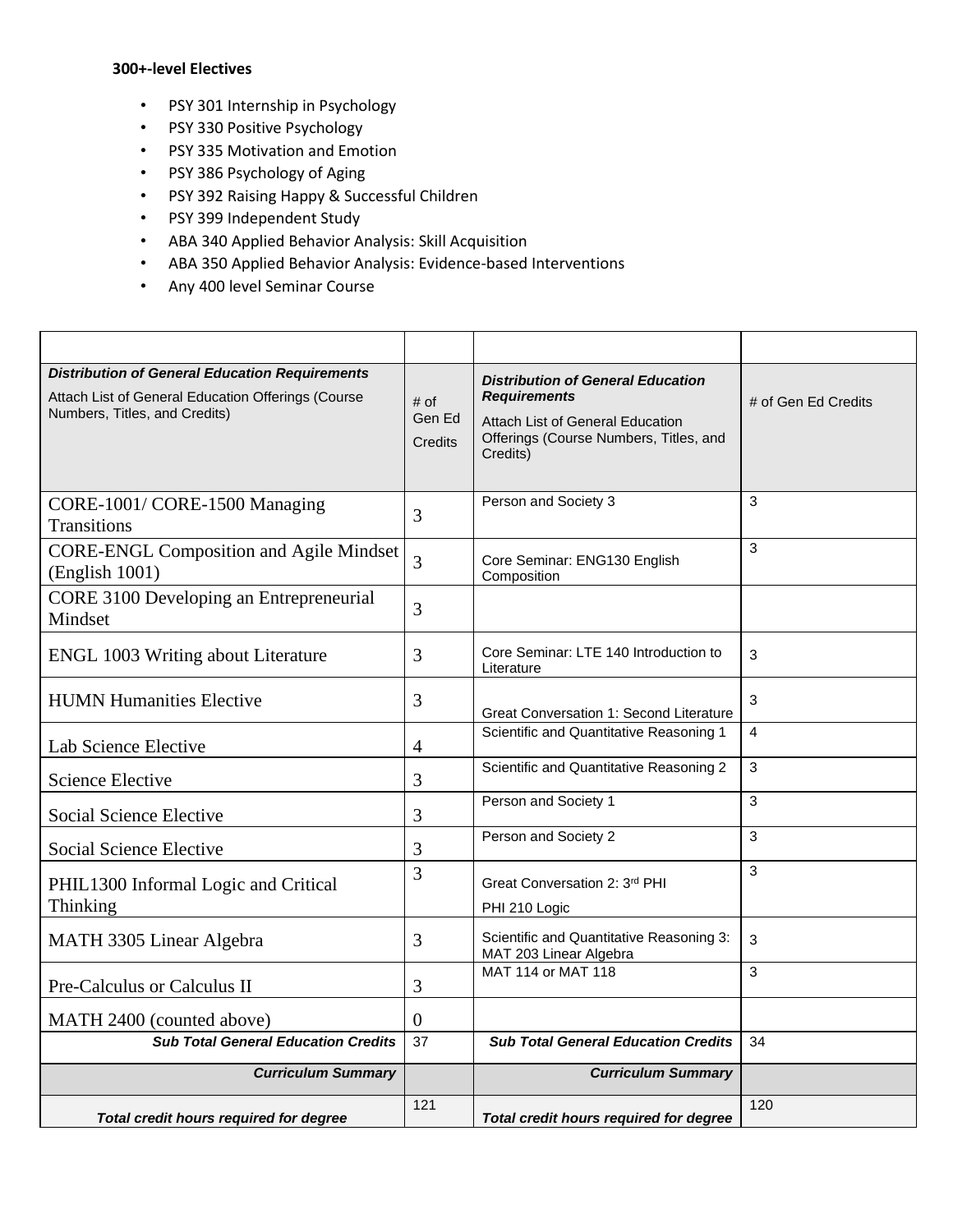The above equivalences grant AU Core Credit for all Becker Core courses except for CORE 3100, Developing an Entrepreneurial Mindset. The courses below are the remaining Assumption University Core requirements not fulfilled by the equivalents above. These would be required of Becker students based on proximity to completion (120 credits), but in no case would they extend time to degree. Seniors would not face added requirements if they have completed Becker's general education curriculum. Juniors could be required to take a proportion of these requirements based on the extent to which they otherwise fit in their on-time degree programs. Those who matriculate at Assumption as sophomores would generally be expected to complete these courses in addition to the Becker core.

| PHI 100 Socrates and the Search for Truth | 3             |
|-------------------------------------------|---------------|
| PHI 15X Second Philosophy                 | 3             |
| THE 100 Introduction to Theology          | 3             |
| THE 15X Second Theology                   | 3             |
| Fine Art                                  | 3             |
| Foreign Language 1 (if placed)            | 3             |
| Foreign Language 2 (if starting)          | 3 or 0        |
| Global Awareness (can double count)       | 3 or 0        |
| <b>Total</b>                              |               |
| credits                                   | 18, 21, or 24 |

## **Assumption University Core Checkoff Sheet**

| <b>CORE SEMINARS (6 courses)</b><br>Fall/Spring sequences, expected to be completed by the end of sophomore year<br>Reading and writing intensive, to build skills for the rest of the curriculum<br>$\Box$ ENG130 $\Box$ LTE 140, CLT140, or 204 in a language | Global<br><b>Awareness</b><br>(GA) Options  | <b>Social</b><br><b>Science</b><br><b>Options</b> |
|-----------------------------------------------------------------------------------------------------------------------------------------------------------------------------------------------------------------------------------------------------------------|---------------------------------------------|---------------------------------------------------|
| $\Box$ PHI 151, 152, 153, 154<br>$\Box$ PHI100<br>$\Box$ THE 150, 151, 153<br>$\Box$ THE100                                                                                                                                                                     | MAY double<br>count in core<br>Any language | May NOT double<br>count in core                   |